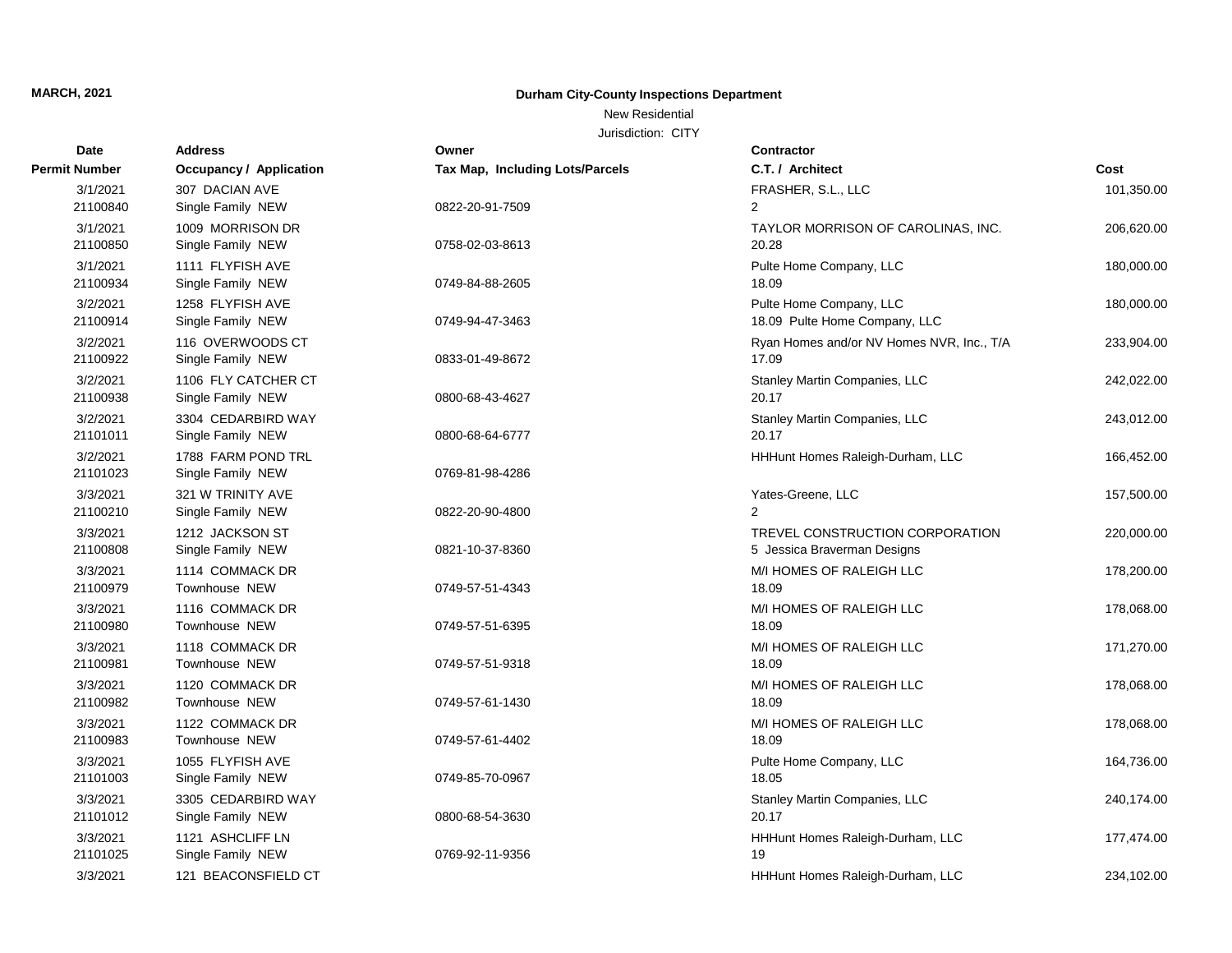## New Residential

| Date                 | <b>Address</b>                               | Owner                           | Contractor                                            |            |
|----------------------|----------------------------------------------|---------------------------------|-------------------------------------------------------|------------|
| <b>Permit Number</b> | <b>Occupancy / Application</b>               | Tax Map, Including Lots/Parcels | C.T. / Architect                                      | Cost       |
| 21101027             | Single Family NEW                            | 0769-92-92-4743                 | 19                                                    |            |
| 3/3/2021<br>21100964 | 2319 NEVADA AVE<br>Single Family NEW         | 0821-11-06-5178                 | WALLACE, B. DESIGN & CONSTRUCTION<br>6.00             | 193,000.00 |
| 3/3/2021<br>21100976 | 1020 ATHENA DR<br>Single Family NEW          | 0769-01-28-2625                 | Lennar Carolinas, LLC<br>19                           | 143,616.00 |
| 3/4/2021<br>20104474 | 3742 OLD CHAPEL HILL RD<br>Single Family NEW | 0810-23-10-4058                 | Absolute Construction and Development, LLC<br>20.16   | 752,000.00 |
| 3/4/2021<br>21100737 | 2118 MEADOWCREEK DR<br>Single Family NEW     | 0814-70-11-3589                 | HOMES BY DICKERSON, INC.<br>17.07 J. G. Craig Designs | 281,900.00 |
| 3/4/2021<br>21100978 | 1515 MORNING GLORY AVE<br>Single Family NEW  | 0831-14-44-6118                 | HABITAT FOR HUMANITY OF DURHAM INC.<br>10.01          | 121,572.00 |
| 3/4/2021<br>21101048 | 2127 ARBORWOOD DR<br>Single Family NEW       | 0813-89-12-0637                 | HOMES BY DICKERSON, INC.<br>17.07                     | 358,974.00 |
| 3/4/2021<br>21101050 | 2315 TIMBERVIEW DR<br>Single Family NEW      | 0813-79-73-9141                 | HOMES BY DICKERSON, INC.<br>17.07                     | 373,200.00 |
| 3/4/2021<br>21101051 | 2317 TIMBERVIEW DR<br>Single Family NEW      | 0813-79-72-1768                 | HOMES BY DICKERSON, INC.<br>17.07                     | 391,000.00 |
| 3/4/2021<br>21101005 | 3015 NEWFIELDS PL<br><b>Townhouse NEW</b>    | 0749-73-33-3084                 | Pulte Home Company, LLC<br>18.05                      | 120,516.00 |
| 3/4/2021<br>21101006 | 3017 NEWFIELDS PL<br>Townhouse NEW           | 0749-73-33-6034                 | Pulte Home Company, LLC<br>18.05                      | 121,836.00 |
| 3/4/2021<br>21101007 | 3019 NEWFIELDS PL<br>Townhouse NEW           | 0749-73-33-8054                 | Pulte Home Company, LLC<br>18.05                      | 121,704.00 |
| 3/4/2021<br>21101008 | 3021 NEWFIELDS PL<br>Townhouse NEW           | 0749-73-43-0071                 | Pulte Home Company, LLC<br>18.05                      | 115,236.00 |
| 3/4/2021<br>21101009 | 3023 NEWFIELDS PL<br>Townhouse NEW           | 0749-73-43-3022                 | Pulte Home Company, LLC<br>18.05                      | 127,116.00 |
| 3/5/2021<br>21100903 | 3014 DUNNOCK DR<br>Single Family NEW         | 0728-44-39-6959                 | Weekley Homes, LLC, T/A David Weekley Homes<br>20.21  | 174,570.00 |
| 3/5/2021<br>21100908 | 3016 DUNNOCK DR<br>Single Family NEW         | 0728-45-30-4018                 | Weekley Homes, LLC, T/A David Weekley Homes<br>20.21  | 167,640.00 |
| 3/5/2021<br>21100907 | 3018 DUNNOCK DR<br>Single Family NEW         | 0728-45-30-1187                 | Weekley Homes, LLC, T/A David Weekley Homes<br>20.21  | 216,018.00 |
| 3/5/2021<br>21100906 | 3020 DUNNOCK DR<br>Single Family NEW         | 0728-45-20-9256                 | Weekley Homes, LLC, T/A David Weekley Homes<br>20.21  | 170,016.00 |
| 3/8/2021<br>21101068 | 1035 FLYFISH AVE<br>Single Family NEW        | 0749-85-63-8665                 | Pulte Home Company, LLC<br>18.05 Pulte Homes          | 197,010.00 |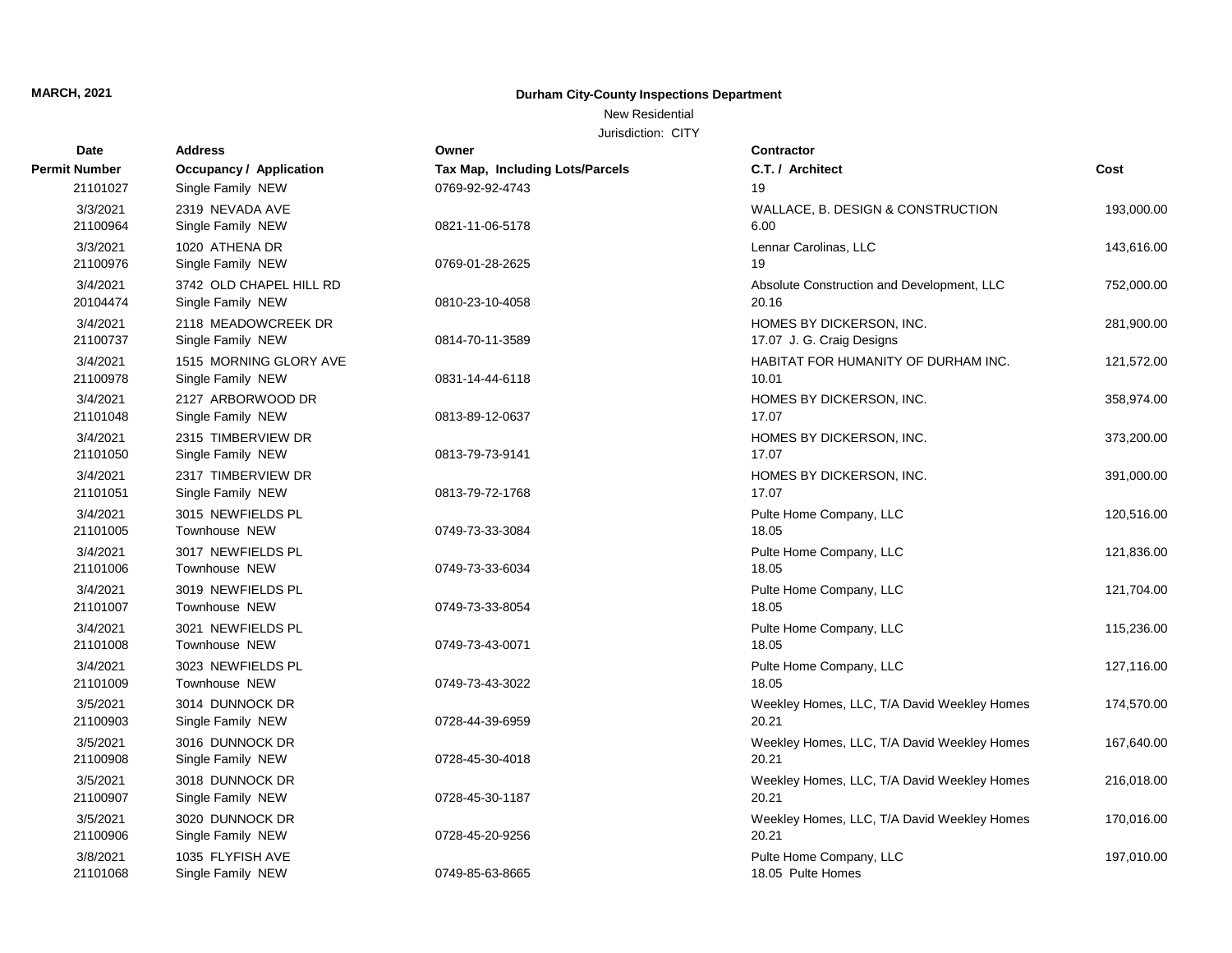## New Residential

| Date                  | <b>Address</b>                           | Owner                           | Contractor                                                     |              |
|-----------------------|------------------------------------------|---------------------------------|----------------------------------------------------------------|--------------|
| <b>Permit Number</b>  | <b>Occupancy / Application</b>           | Tax Map, Including Lots/Parcels | C.T. / Architect                                               | Cost         |
| 3/9/2021<br>20105223  | 1700 E MAIN ST<br>Single Family NEW      | 0831-14-43-7561                 | P&R Property Consulting Group, LLC<br>10.01                    | 239,060.00   |
| 3/9/2021<br>21100534  | 4752 RANDALL RD<br>Townhouse NEW         | 0709-24-03-9747                 | Ryan Homes and/or NV Homes NVR, Inc., T/A<br>20.18             | 183,150.00   |
| 3/9/2021<br>21100535  | 4754 RANDALL RD<br>Townhouse NEW         | 0709-24-03-7593                 | Ryan Homes and/or NV Homes NVR, Inc., T/A<br>20.18             | 154,440.00   |
| 3/9/2021<br>21100536  | 4756 RANDALL RD<br>Townhouse NEW         | 0709-24-03-6385                 | Ryan Homes and/or NV Homes NVR, Inc., T/A<br>20.18             | 182,952.00   |
| 3/9/2021<br>21100537  | 4758 RANDALL RD<br>Townhouse NEW         | 0709-24-03-5176                 | Ryan Homes and/or NV Homes NVR, Inc., T/A<br>20.18             | 156,816.00   |
| 3/9/2021<br>21100539  | 4760 RANDALL RD<br>Townhouse NEW         | 0709-24-02-4901                 | Ryan Homes and/or NV Homes NVR, Inc., T/A<br>20.18             | 155,958.00   |
| 3/10/2021<br>21100728 | 1207 E MAIN ST<br>Residential (2) NEW    | 0831-14-34-3266                 | LECHASE CONSTRUCTION SERVICES, LLC<br>11 Planworx Architecture | 2,658,121.00 |
| 3/10/2021<br>21100913 | 1116 BRIDGEWATER DR<br>Single Family NEW | 0834-02-50-0020                 | Ryan Homes and/or NV Homes NVR, Inc., T/A<br>17.09             | 217,338.00   |
| 3/10/2021<br>21100950 | 1011 CALDECOTT LN<br>Single Family NEW   | 0758-02-05-5561                 | TAYLOR MORRISON OF CAROLINAS, INC.<br>20.28                    | 161,705.00   |
| 3/10/2021<br>21100977 | 1307 CHEROB LN<br>Single Family NEW      | 0717-98-22-0589                 | EPCON COMMUNITIES CAROLINAS LLC<br>20.20                       | 200,046.00   |
| 3/10/2021<br>21101018 | 1048 SHORESIDE DR<br>Townhouse NEW       | 0729-57-68-1761                 | Lennar Carolinas, LLC<br>20.26                                 | 207,108.00   |
| 3/10/2021<br>21101019 | 1050 SHORESIDE DR<br>Townhouse NEW       | 0729-57-58-9841                 | Lennar Carolinas, LLC<br>20.26                                 | 164,472.00   |
| 3/10/2021<br>21101020 | 1052 SHORESIDE DR<br>Townhouse NEW       | 0729-57-58-7970                 | Lennar Carolinas, LLC<br>20.26                                 | 163,746.00   |
| 3/10/2021<br>21101021 | 1054 SHORESIDE DR<br>Townhouse NEW       | 0729-57-58-6908                 | Lennar Carolinas, LLC<br>20.26                                 | 163,746.00   |
| 3/10/2021<br>21101022 | 1056 SHORESIDE DR<br>Townhouse NEW       | 0729-57-59-3069                 | Lennar Carolinas, LLC<br>20.26                                 | 207,702.00   |
| 3/10/2021<br>21101060 | 1103 COMMACK DR<br>Townhouse NEW         | 0749-57-42-1877                 | M/I HOMES OF RALEIGH LLC<br>18.09                              | 178,068.00   |
| 3/10/2021<br>21101061 | 1105 COMMACK DR<br>Townhouse NEW         | 0749-57-42-4866                 | M/I HOMES OF RALEIGH LLC<br>18.09                              | 178,068.00   |
| 3/10/2021<br>21101062 | 1107 COMMACK DR<br>Townhouse NEW         | 0749-57-42-6883                 | M/I HOMES OF RALEIGH LLC<br>18.09                              | 177,210.00   |
| 3/10/2021             | 1109 COMMACK DR                          |                                 | M/I HOMES OF RALEIGH LLC                                       | 178,068.00   |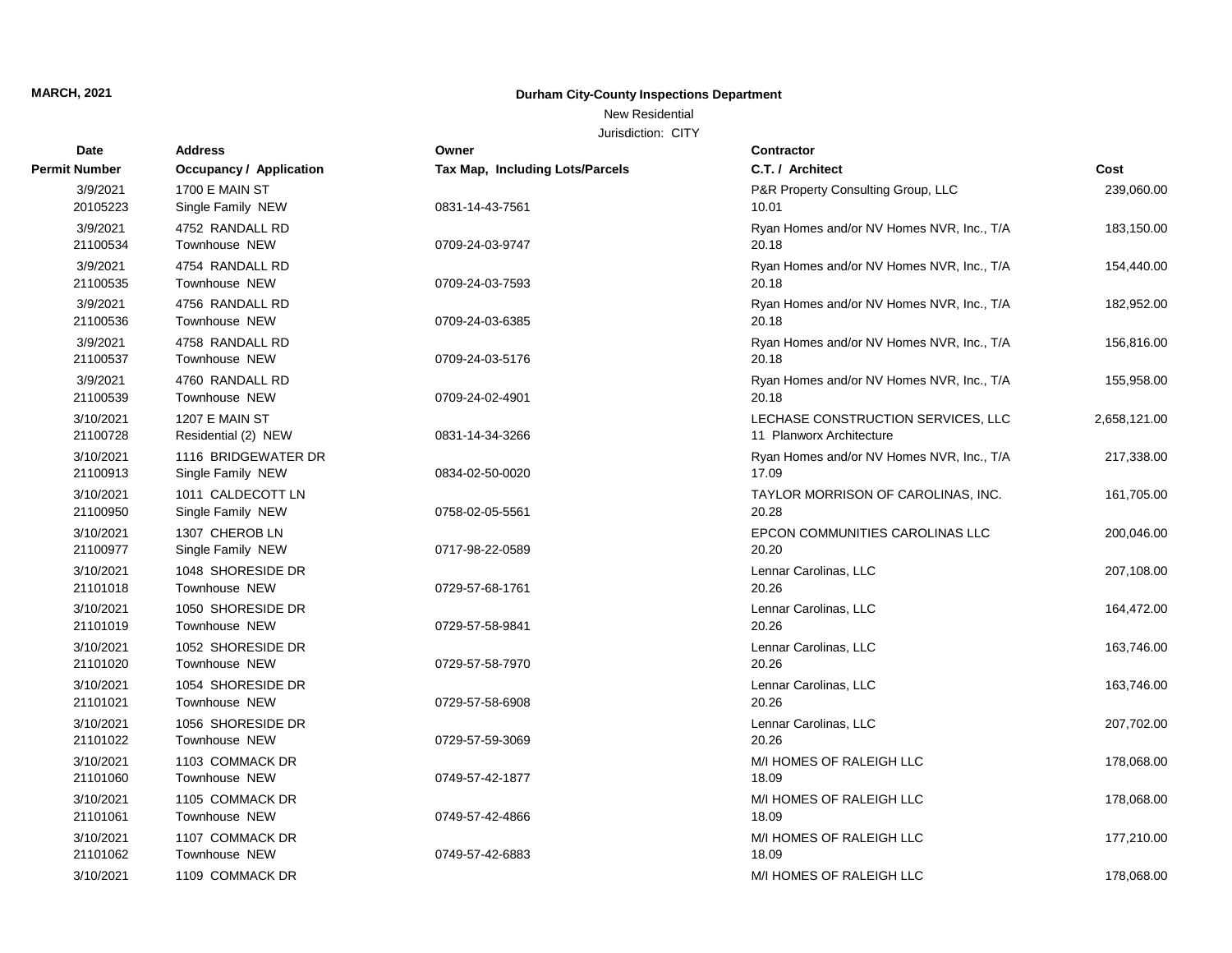## New Residential

| Date                  | <b>Address</b>                           | Owner                           | Contractor                                                       |            |
|-----------------------|------------------------------------------|---------------------------------|------------------------------------------------------------------|------------|
| Permit Number         | <b>Occupancy / Application</b>           | Tax Map, Including Lots/Parcels | C.T. / Architect                                                 | Cost       |
| 21101063              | Townhouse NEW                            | 0749-57-42-9801                 | 18.09                                                            |            |
| 3/10/2021<br>21101064 | 1111 COMMACK DR<br>Townhouse NEW         | 0749-57-52-1775                 | M/I HOMES OF RALEIGH LLC<br>18.09                                | 178,200.00 |
| 3/10/2021<br>21101121 | 1242 FLYFISH AVE<br>Single Family NEW    | 0749-94-35-5450                 | Pulte Home Company, LLC<br>18.05                                 | 243,276.00 |
| 3/10/2021<br>21101139 | 1122 BRIDGEWATER DR<br>Single Family NEW | 0834-01-40-8090                 | Ryan Homes and/or NV Homes NVR, Inc., T/A<br>17.09               | 217,338.00 |
| 3/10/2021<br>21101140 | 1129 BRIDGEWATER DR<br>Single Family NEW | 0833-01-49-7834                 | Ryan Homes and/or NV Homes NVR, Inc., T/A<br>17.09               | 123,024.00 |
| 3/10/2021<br>21101142 | 1130 BRIDGEWATER DR<br>Single Family NEW | 0834-01-40-7010                 | Ryan Homes and/or NV Homes NVR, Inc., T/A<br>17.09               | 138,930.00 |
| 3/10/2021<br>21100893 | 2905 CAMMIE ST<br>Single Family NEW      | 0813-16-94-4012                 | GRAYSON DARE HOMES, INC.<br>17.05                                | 264,000.00 |
| 3/10/2021<br>21100944 | 4738 RANDALL RD<br>Townhouse NEW         | 0709-24-14-8977                 | Ryan Homes and/or NV Homes NVR, Inc., T/A<br>20.18               | 179,982.00 |
| 3/10/2021<br>21100945 | 4740 RANDALL RD<br>Townhouse NEW         | 0709-24-14-6798                 | Ryan Homes and/or NV Homes NVR, Inc., T/A<br>20.18               | 180,840.00 |
| 3/10/2021<br>21100946 | 4742 RANDALL RD<br>Townhouse NEW         | 0709-24-14-5651                 | Ryan Homes and/or NV Homes NVR, Inc., T/A<br>20.18               | 180,840.00 |
| 3/10/2021<br>21100947 | 4744 RANDALL RD<br>Townhouse NEW         | 0709-24-14-4423                 | Ryan Homes and/or NV Homes NVR, Inc., T/A<br>20.18               | 154,440.00 |
| 3/10/2021<br>21100948 | 4746 RANDALL RD<br><b>Townhouse NEW</b>  | 0709-24-14-2296                 | Ryan Homes and/or NV Homes NVR, Inc., T/A<br>20.18               | 180,840.00 |
| 3/10/2021<br>21100949 | 4748 RANDALL RD<br>Townhouse NEW         | 0709-24-14-1014                 | Ryan Homes and/or NV Homes NVR, Inc., T/A<br>20.18               | 153,589.00 |
| 3/11/2021<br>21101055 | 1425 SCHOLAR DR<br>Townhouse NEW         | 0830-83-54-0980                 | Ryan Builders-North Carolina, LLC, Dan<br>20.14 GMD DESIGN GROUP | 122,430.00 |
| 3/11/2021<br>21101056 | 1427 SCHOLAR DR<br>Townhouse NEW         | 0830-83-54-2899                 | Ryan Builders-North Carolina, LLC, Dan<br>20.14 GMD DESIGN GROUP | 122,694.00 |
| 3/11/2021<br>21101057 | 1429 SCHOLAR DR<br><b>Townhouse NEW</b>  | 0830-83-54-4898                 | Ryan Builders-North Carolina, LLC, Dan<br>20.14 GMD DESIGN GROUP | 121,440.00 |
| 3/11/2021<br>21101058 | 1431 SCHOLAR DR<br>Townhouse NEW         | 0830-83-54-6897                 | Ryan Builders-North Carolina, LLC, Dan<br>20.14 GMD DESIGN GROUP | 119,460.00 |
| 3/11/2021<br>21101059 | 1433 SCHOLAR DR<br>Townhouse NEW         | 0830-83-54-9806                 | Ryan Builders-North Carolina, LLC, Dan<br>20.14 GMD DESIGN GROUP | 121,440.00 |
| 3/11/2021<br>21101069 | 1230 GEMFOR ST<br>Townhouse NEW          | 0758-47-09-0444                 | Pulte Home Company, LLC<br>20.28 Pulte Homes                     | 157,080.00 |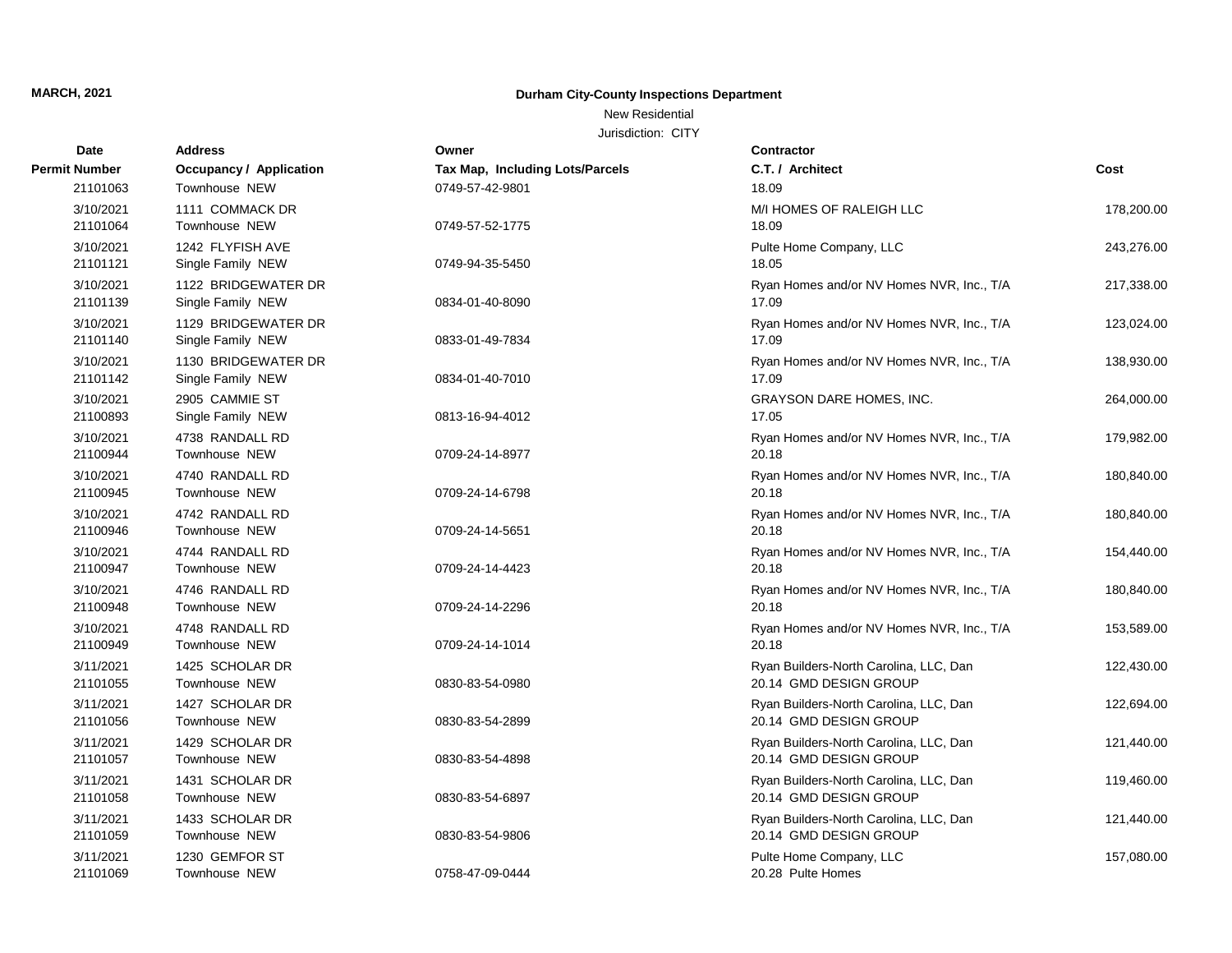New Residential

| Date                  | <b>Address</b>                         | Owner                                  | <b>Contractor</b>                                  |            |
|-----------------------|----------------------------------------|----------------------------------------|----------------------------------------------------|------------|
| <b>Permit Number</b>  | <b>Occupancy / Application</b>         | <b>Tax Map, Including Lots/Parcels</b> | C.T. / Architect                                   | Cost       |
| 3/11/2021<br>21101070 | 1232 GEMFOR ST<br>Townhouse NEW        | 0758-47-09-3463                        | Pulte Home Company, LLC<br>20.28 Pulte Homes       | 147,444.00 |
| 3/11/2021<br>21101071 | 1234 GEMFOR ST<br>Townhouse NEW        | 0758-47-09-6432                        | Pulte Home Company, LLC<br>20.28 Pulte Homes       | 147,444.00 |
| 3/11/2021<br>21101072 | 1236 GEMFOR ST<br>Townhouse NEW        | 0758-47-09-9451                        | Pulte Home Company, LLC<br>20.28 Pulte Homes       | 151,404.00 |
| 3/11/2021<br>21100449 | 1016 ATHENA DR<br>Single Family NEW    | 0769-01-28-1576                        | Lennar Carolinas, LLC<br>19                        | 192,786.00 |
| 3/11/2021<br>21100451 | 1012 ATHENA DR<br>Single Family NEW    | 0769-01-28-1551                        | Lennar Carolinas, LLC<br>19                        | 162,294.00 |
| 3/11/2021<br>21100923 | 106 OVERWOODS CT<br>Single Family NEW  | 0833-01-49-8402                        | Ryan Homes and/or NV Homes NVR, Inc., T/A<br>17.09 | 233,904.00 |
| 3/11/2021<br>21100953 | 1022 ATHENA DR<br>Single Family NEW    | 0769-01-28-2659                        | Lennar Carolinas, LLC<br>19                        | 151,206.00 |
| 3/11/2021<br>21100954 | 1403 FARM LEAF DR<br>Single Family NEW | 0860-03-10-2224                        | Lennar Carolinas, LLC<br>19                        | 213,246.00 |
| 3/11/2021<br>21101131 | 1529 CHEROB LN<br>Single Family NEW    | 0717-87-44-3866                        | EPCON COMMUNITIES CAROLINAS LLC<br>20.20           | 233,508.00 |
| 3/12/2021<br>21100865 | 1057 COMMACK DR<br>Townhouse NEW       | 0749-57-32-8948                        | M/I HOMES OF RALEIGH LLC<br>18.09                  | 178,200.00 |
| 3/12/2021<br>21100860 | 1049 COMMACK DR<br>Townhouse NEW       | 0749-57-23-9324                        | M/I HOMES OF RALEIGH LLC<br>18.09                  | 178,200.00 |
| 3/12/2021<br>21100862 | 1051 COMMACK DR<br>Townhouse NEW       | 0749-57-33-1275                        | M/I HOMES OF RALEIGH LLC<br>18.09                  | 178,066.00 |
| 3/12/2021<br>21100863 | 1053 COMMACK DR<br>Townhouse NEW       | 0749-57-33-3187                        | M/I HOMES OF RALEIGH LLC<br>18.09                  | 177,210.00 |
| 3/12/2021<br>21100864 | 1055 COMMACK DR<br>Townhouse NEW       | 0749-57-33-5089                        | M/I HOMES OF RALEIGH LLC<br>18.09                  | 178,066.00 |
| 3/12/2021<br>20104139 | 1034 CHALMERS ST<br>Single Family NEW  | 0830-03-14-1160                        | Gitto Enterprises Inc.<br>20.09 KADS Designs       | 172,392.00 |
| 3/12/2021<br>21100955 | 1306 FARM LEAF DR<br>Single Family NEW | 0769-01-19-5915                        | Lennar Carolinas, LLC<br>19                        | 188,496.00 |
| 3/12/2021<br>21101037 | 819 GLENDALE AVE<br>Single Family NEW  | 0832-05-00-6070                        | LEGACY BUILDING CO., LLC<br>8.02                   | 345,000.00 |
| 3/15/2021<br>21101124 | 405 PURDUE DR<br>Townhouse NEW         | 0737-15-98-8407                        | Pulte Home Company, LLC<br>20.27                   | 155,000.00 |
| 3/15/2021             | 407 PURDUE DR                          |                                        | Pulte Home Company, LLC                            | 155,000.00 |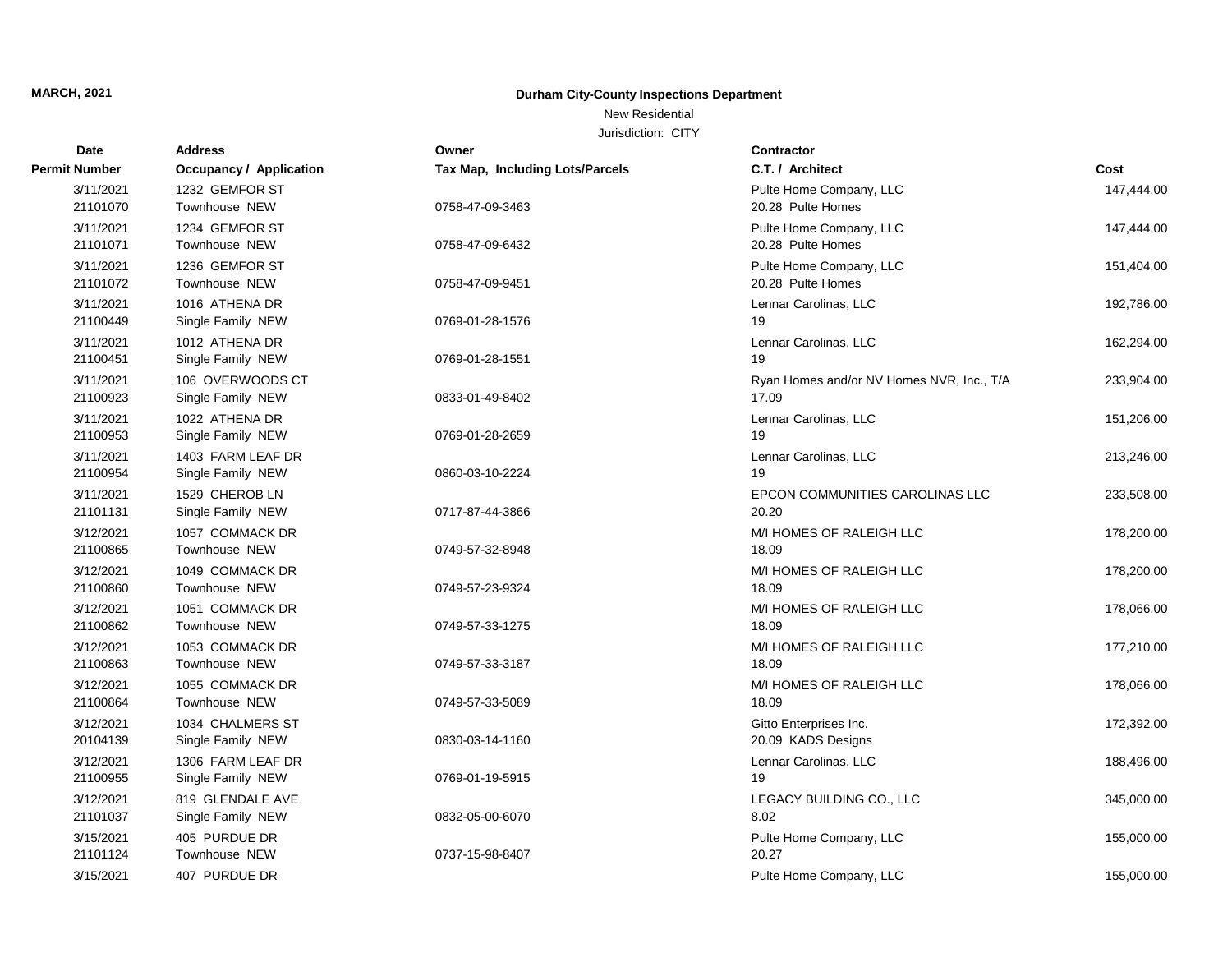## New Residential

| <b>Date</b>           | <b>Address</b>                            | Owner                           | <b>Contractor</b>                                    |            |
|-----------------------|-------------------------------------------|---------------------------------|------------------------------------------------------|------------|
| <b>Permit Number</b>  | Occupancy / Application                   | Tax Map, Including Lots/Parcels | C.T. / Architect                                     | Cost       |
| 21101125              | Townhouse NEW                             | 0737-25-08-0630                 | 20.27                                                |            |
| 3/15/2021<br>21101126 | 409 PURDUE DR<br>Townhouse NEW            | 0737-25-08-2639                 | Pulte Home Company, LLC<br>20.27                     | 155,000.00 |
| 3/15/2021<br>21101127 | 411 PURDUE DR<br>Townhouse NEW            | 0737-25-08-4738                 | Pulte Home Company, LLC<br>20.27                     | 155,000.00 |
| 3/15/2021<br>21101128 | 413 PURDUE DR<br>Townhouse NEW            | 0737-25-08-6837                 | Pulte Home Company, LLC<br>20.27                     | 155,000.00 |
| 3/15/2021<br>21101129 | 415 PURDUE DR<br>Townhouse NEW            | 0737-25-08-8968                 | Pulte Home Company, LLC<br>20.27                     | 155,000.00 |
| 3/15/2021<br>21101132 | 1107 STADIUM DR<br>Single Family NEW      | 0823-19-61-8618                 | <b>TOLEDO BUILDERS LLC</b><br>1.02 Easy Living Plans | 182,000.00 |
| 3/16/2021<br>21100343 | 2032 JOSHUA LN<br>Single Family NEW       | 0860-14-24-5968                 | D.R. Horton, Inc., T/A Emerald Homes<br>18.08        | 217,074.00 |
| 3/16/2021<br>21101049 | 2311 MEADOWCREEK DR<br>Single Family NEW  | 0814-60-36-5404                 | HOMES BY DICKERSON, INC.<br>17.07                    | 313,764.00 |
| 3/16/2021<br>21101133 | 101 BEACONSFIELD CT<br>Single Family NEW  | 0769-92-63-6161                 | HHHunt Homes Raleigh-Durham, LLC                     | 184,074.00 |
| 3/16/2021<br>21101194 | 519 BARTON ST<br>Single Family NEW        | 0820-11-75-4036                 | ABSOLUTE CONSTRUCTION GROUP, LLC.<br>20.09           | 93,720.00  |
| 3/16/2021<br>21101138 | 907 REDBAY DR<br>Single Family NEW        | 0860-14-73-5103                 | D.R. Horton, Inc., T/A Emerald Homes<br>18.08        | 222,948.00 |
| 3/16/2021<br>21101146 | 1019 ATHENA DR<br>Single Family NEW       | 0769-01-28-0771                 | Lennar Carolinas, LLC<br>19                          | 188,496.00 |
| 3/16/2021<br>21101109 | 1038 SHORESIDE DR<br>Townhouse NEW        | 0729-57-68-8182                 | Lennar Carolinas, LLC<br>20.26                       | 104,472.00 |
| 3/16/2021<br>21101110 | 1040 SHORESIDE DR<br>Townhouse NEW        | 0729-57-68-7233                 | Lennar Carolinas, LLC<br>20.26                       | 163,746.00 |
| 3/16/2021<br>21101111 | 1042 SHORESIDE DR<br>Townhouse NEW        | 0729-57-68-5385                 | Lennar Carolinas, LLC<br>20.26                       | 163,746.00 |
| 3/16/2021<br>21101112 | 1044 SHORESIDE DR<br><b>Townhouse NEW</b> | 0729-57-68-4501                 | Lennar Carolinas, LLC<br>20.26                       | 208,362.00 |
| 3/16/2021<br>21100634 | 218 FLEMING DR<br>Single Family NEW       | 0813-01-06-5610                 | Cedar Glenn Properties, LLC<br>17.07 South Designs   | 157,278.00 |
| 3/16/2021<br>21101151 | 2806 CANNADA AVE<br>Single Family NEW     | 0833-14-42-7686                 | Gitto Enterprises Inc.<br>17.09 KADS Designs         | 108,966.00 |
| 3/16/2021<br>21101171 | 1217 RESTORATION DR<br>Single Family NEW  | 0769-54-08-0686                 | EPCON COMMUNITIES CAROLINAS LLC<br>19.00             | 288,420.00 |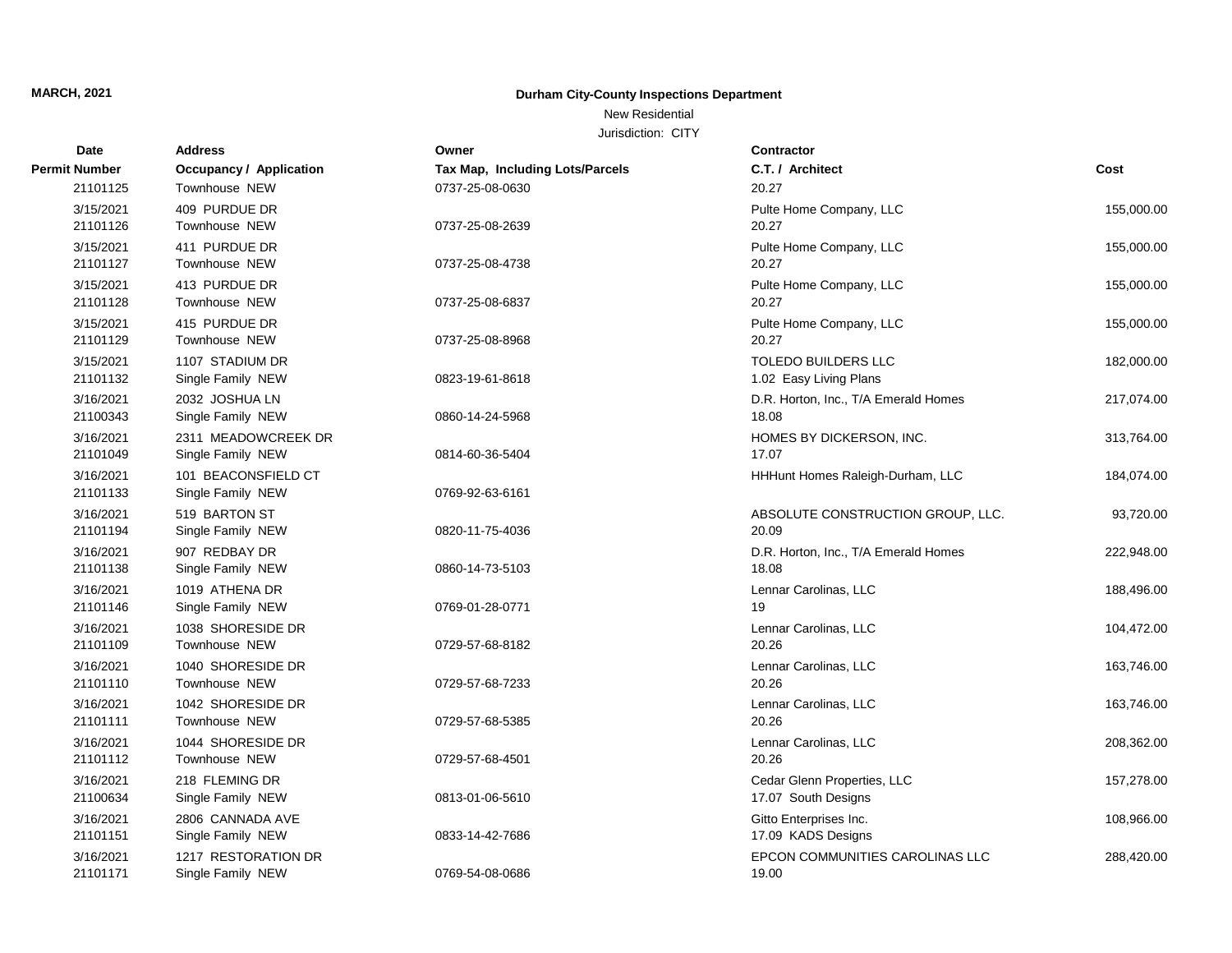## New Residential

| Date                  | <b>Address</b>                      | Owner                                  | Contractor                                    |            |
|-----------------------|-------------------------------------|----------------------------------------|-----------------------------------------------|------------|
| <b>Permit Number</b>  | <b>Occupancy / Application</b>      | <b>Tax Map, Including Lots/Parcels</b> | C.T. / Architect                              | Cost       |
| 3/17/2021             | 1036 SHORESIDE DR                   |                                        | Lennar Carolinas, LLC                         | 207,108.00 |
| 21101108              | Townhouse NEW                       | 0729-57-77-0995                        | 20.26                                         |            |
| 3/17/2021             | 1439 CHEROB LN                      |                                        | EPCON COMMUNITIES CAROLINAS LLC               | 240,042.00 |
| 21101203              | Single Family NEW                   | 0717-97-16-7181                        | 20.20 James Wentling                          |            |
| 3/17/2021             | 1523 CHEROB LN                      |                                        | EPCON COMMUNITIES CAROLINAS LLC               | 233,508.00 |
| 21101204              | Single Family NEW                   | 0717-87-44-9875                        | 20.20 James Wentling                          |            |
| 3/17/2021             | 2311 TIMBERVIEW DR                  |                                        | HOMES BY DICKERSON, INC.                      | 393,000.00 |
| 21101212              | Single Family NEW                   | 0813-79-93-3932                        | 17.17                                         |            |
| 3/17/2021             | 1100 FLY CATCHER CT                 |                                        | Stanley Martin Companies, LLC                 | 251,130.00 |
| 21101227              | Single Family NEW                   | 0800-68-53-8342                        | 20.17 Stanley Martin Companies, LLC           |            |
| 3/17/2021             | 1051 FLYFISH AVE                    |                                        | Pulte Home Company, LLC                       | 154,770.00 |
| 21101198              | Single Family NEW                   | 0749-85-61-8405                        | 18.05 Pulte Homes                             |            |
| 3/17/2021             | 1303 MORRISON DR                    |                                        | TAYLOR MORRISON OF CAROLINAS, INC.            | 224,415.00 |
| 21101239              | Single Family NEW                   | 0758-03-22-9079                        | 20.28                                         |            |
| 3/17/2021             | 1908 ASHE ST                        |                                        | <b>DANIEL RIOS</b>                            | 239,000.00 |
| 21101152              | Single Family NEW                   | 0831-15-52-5840                        | 10.01 Drummond House Plans                    |            |
| 3/17/2021             | 903 N BUCHANAN BLVD                 |                                        | D4 Builders LLC                               | 226,074.00 |
| 21101321              | Single Family NEW                   | 0822-15-53-9108                        | 3.01                                          |            |
| 3/17/2021             | 1259 FLYFISH AVE                    |                                        | Pulte Home Company, LLC<br>18.09 Pulte Homes  | 343,416.00 |
| 21101265              | Single Family NEW                   | 0749-94-28-8497                        |                                               |            |
| 3/17/2021<br>21101271 | 1047 FLYFISH AVE                    | 0749-85-62-6042                        | Pulte Home Company, LLC<br>18.09              | 335,790.00 |
|                       | Single Family NEW                   |                                        |                                               |            |
| 3/17/2021<br>21100344 | 1018 QUIVER LN<br>Single Family NEW | 0860-25-20-2797                        | D.R. Horton, Inc., T/A Emerald Homes<br>18.08 | 199,254.00 |
|                       |                                     |                                        |                                               |            |
| 3/17/2021<br>21100337 | 1026 QUIVER LN<br>Single Family NEW | 0860-25-11-0574                        | D.R. Horton, Inc., T/A Emerald Homes<br>18.08 | 217,074.00 |
| 3/17/2021             | 1312 FARM LEAF DR                   |                                        | Lennar Carolinas, LLC                         | 143,616.00 |
| 21101299              | Single Family NEW                   | 0860-03-10-4049                        | 19                                            |            |
| 3/17/2021             | 1033 SHORESIDE DR                   |                                        | Lennar Carolinas, LLC                         | 208,362.00 |
| 21101205              | Townhouse NEW                       | 0729-57-66-4970                        | 20.26                                         |            |
| 3/17/2021             | 1035 SHORESIDE DR                   |                                        | Lennar Carolinas, LLC                         | 163,746.00 |
| 21101206              | Townhouse NEW                       | 0729-57-67-2065                        | 20.26                                         |            |
| 3/17/2021             | 1037 SHORESIDE DR                   |                                        | Lennar Carolinas, LLC                         | 165,726.00 |
| 21101207              | Townhouse NEW                       | 0729-57-67-1116                        | 20.26                                         |            |
| 3/17/2021             | 1039 SHORESIDE DR                   |                                        | Lennar Carolinas, LLC                         | 163,472.00 |
| 21101208              | Townhouse NEW                       | 0729-57-57-9268                        | 20.26                                         |            |
| 3/17/2021             | 1041 SHORESIDE DR                   |                                        | Lennar Carolinas, LLC                         | 207,108.00 |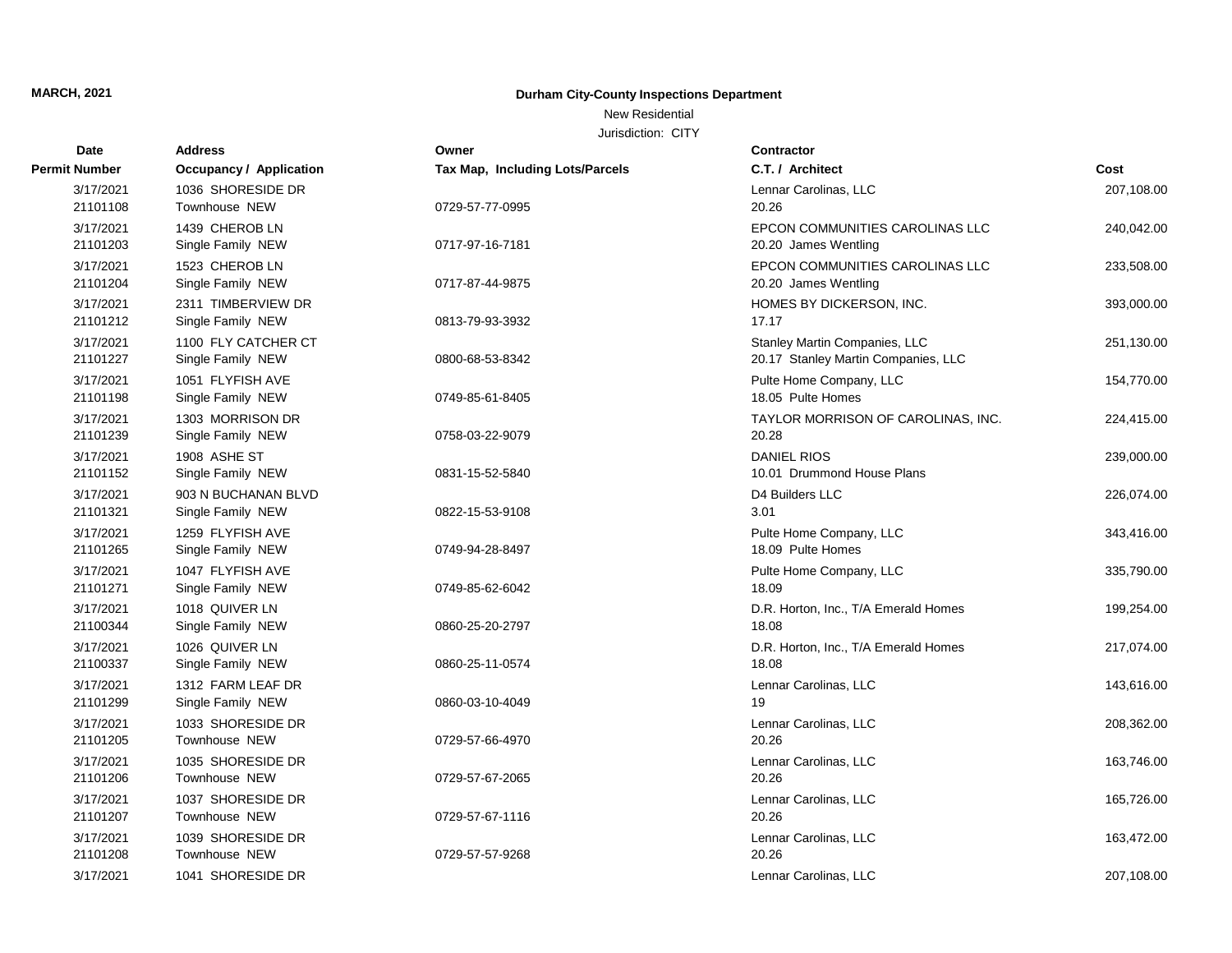### New Residential

| Date          | <b>Address</b>                 | Owner                           | <b>Contractor</b>                  |            |
|---------------|--------------------------------|---------------------------------|------------------------------------|------------|
| Permit Number | <b>Occupancy / Application</b> | Tax Map, Including Lots/Parcels | C.T. / Architect                   | Cost       |
| 21101209      | Townhouse NEW                  | 0729-57-57-7465                 | 20.26                              |            |
| 3/17/2021     | 1219 MORRISON DR               |                                 | TAYLOR MORRISON OF CAROLINAS, INC. | 226,900.00 |
| 21100711      | Single Family NEW              | 0758-03-31-2528                 | 20.28                              |            |
| 3/17/2021     | 2807 CANNADA AVE               |                                 | Cedar Glenn Properties, LLC        | 93,396.00  |
| 21100660      | Single Family NEW              | 0833-14-42-6691                 | 17.09 South Designs                |            |
| 3/17/2021     | 2805 CANNADA AVE               |                                 | Cedar Glenn Properties, LLC        | 90,750.00  |
| 21100662      | Single Family NEW              | 0833-14-42-6691                 | 17.09 South Designs                |            |
| 3/17/2021     | 2807 CANNADA AVE               |                                 | Cedar Glenn Properties, LLC        | 93,396.00  |
| 21100659      | Single Family NEW              | 0833-14-42-6691                 | 17.09 South Designs                |            |
| 3/18/2021     | 151 NIGHT TULIP PL             |                                 | M/I HOMES OF RALEIGH LLC           | 169,158.00 |
| 21101230      | Townhouse NEW                  | 0769-61-92-4034                 | 19                                 |            |
| 3/18/2021     | 153 NIGHT TULIP PL             |                                 | M/I HOMES OF RALEIGH LLC           | 133,518.00 |
| 21101231      | Townhouse NEW                  | 0769-61-91-3796                 | 19                                 |            |
| 3/18/2021     | 155 NIGHT TULIP PL             |                                 | M/I HOMES OF RALEIGH LLC           | 147,708.00 |
| 21101232      | Townhouse NEW                  | 0769-61-91-3574                 | 19                                 |            |
| 3/18/2021     | 157 NIGHT TULIP PL             |                                 | M/I HOMES OF RALEIGH LLC           | 146,520.00 |
| 21101233      | Townhouse NEW                  | 0769-61-91-3352                 | 19                                 |            |
| 3/18/2021     | 159 NIGHT TULIP PL             |                                 | M/I HOMES OF RALEIGH LLC           | 167,508.00 |
| 21101234      | Townhouse NEW                  | 0769-61-91-3060                 | 19                                 |            |
| 3/18/2021     | 1029 FALLING ROCK PL           |                                 | M/I HOMES OF RALEIGH LLC           | 178,200.00 |
| 21101235      | Townhouse NEW                  | 0769-71-22-3826                 | 19.00                              |            |
| 3/18/2021     | 1031 FALLING ROCK PL           |                                 | M/I HOMES OF RALEIGH LLC           | 178,068.00 |
| 21101236      | Townhouse NEW                  | 0769-71-22-2632                 | 19.00                              |            |
| 3/18/2021     | 1033 FALLING ROCK PL           |                                 | M/I HOMES OF RALEIGH LLC           | 178,068.00 |
| 21101237      | Townhouse NEW                  | 0769-71-22-1461                 | 19.00                              |            |
| 3/18/2021     | 1035 FALLING ROCK PL           |                                 | M/I HOMES OF RALEIGH LLC           | 179,190.00 |
| 21101238      | Townhouse NEW                  | 0769-71-22-0134                 | 19.00                              |            |
| 3/18/2021     | 710 ARDMORE DR                 |                                 | TOLEDO BUILDERS LLC                | 510,000.00 |
| 20105761      | Single Family NEW              | 0820-18-31-1271                 | 20.09                              |            |
| 3/18/2021     | 1008 HOLLOWAY ST               |                                 | Hair, Chandler John-Paul           | 108,900.00 |
| 20105743      | Single Family NEW              | 0831-10-46-4882                 | 10.01                              |            |
| 3/18/2021     | 1317 FARM LEAF DR              |                                 | Lennar Carolinas, LLC              | 281,793.00 |
| 21100452      | Single Family NEW              | 0860-03-10-2038                 | 19                                 |            |
| 3/18/2021     | 1308 FARM LEAF DR              |                                 | Lennar Carolinas, LLC              | 281,793.00 |
| 21101144      | Single Family NEW              | 0860-01-10-4080                 | 19                                 |            |
| 3/18/2021     | 1310 FARM LEAF DR              |                                 | Lennar Carolinas, LLC              | 343,662.00 |
| 21101145      | Single Family NEW              | 0860-01-10-4065                 | 19                                 |            |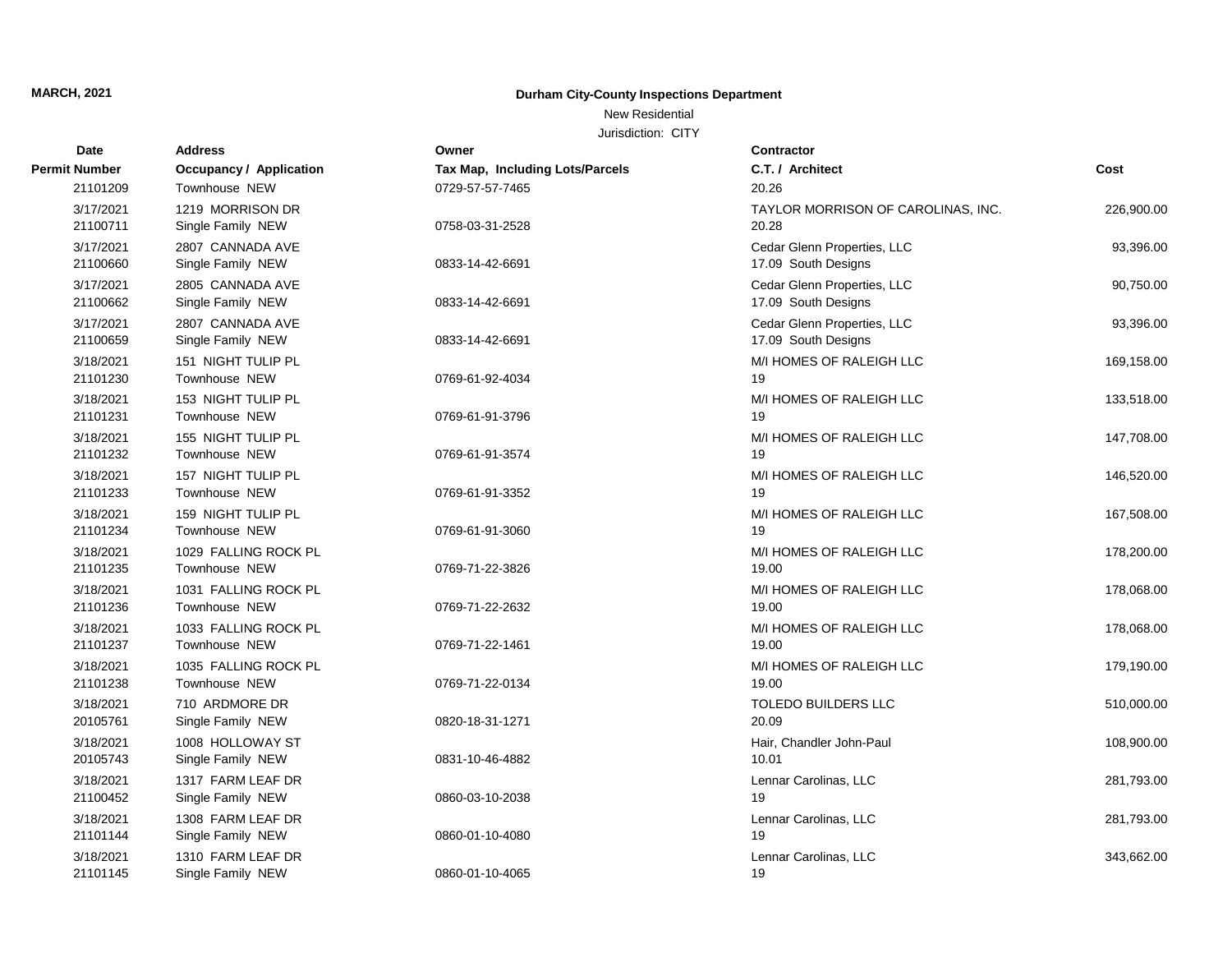## New Residential

| <b>Date</b>           | <b>Address</b>                           | Owner                           | <b>Contractor</b>                                                |              |
|-----------------------|------------------------------------------|---------------------------------|------------------------------------------------------------------|--------------|
| <b>Permit Number</b>  | Occupancy / Application                  | Tax Map, Including Lots/Parcels | C.T. / Architect                                                 | Cost         |
| 3/18/2021<br>19102394 | 1030 SLATER RD<br>Residential (2) NEW    | 0747-04-64-0953                 | Norsouth Construction Company of Georgia<br>20.14 HOUSING STUDIO | 8,821,413.00 |
| 3/19/2021<br>21100884 | 4006 NOTTAWAY RD<br>Single Family NEW    | 0719-25-35-9416                 | HALLYBURTON, ROBERT S.<br>20.08                                  | 1,395,000.00 |
| 3/19/2021<br>21100050 | 3107 SPRUNT AVE<br>Duplex NEW            | 0812-76-09-3094                 | CHASE BUILDING COMPANY<br>4.01                                   | 113,600.00   |
| 3/19/2021<br>21100244 | 2310 SPRUNT AVE<br>Single Family NEW     | 0822-09-06-5974                 | <b>BULWARKS, LLC</b><br>4.01                                     | 26,544.00    |
| 3/19/2021<br>21101273 | 1113 SYCATEN ST<br>Townhouse NEW         | 0758-37-08-7404                 | Pulte Home Company, LLC<br>20.28                                 | 238,866.00   |
| 3/19/2021<br>21101274 | 1115 SYCATEN ST<br>Townhouse NEW         | 0758-37-08-7700                 | Pulte Home Company, LLC<br>20.28                                 | 214,758.00   |
| 3/19/2021<br>21101275 | 1117 SYCATEN ST<br>Townhouse NEW         | 0758-37-08-7902                 | Pulte Home Company, LLC<br>20.28                                 | 214,758.00   |
| 3/19/2021<br>21101276 | 1119 SYCATEN ST<br><b>Townhouse NEW</b>  | 0758-37-09-7106                 | Pulte Home Company, LLC<br>20.28                                 | 236,898.00   |
| 3/19/2021<br>21101312 | 523 RUSHMORE PL<br>Single Family NEW     | 0825-03-22-8274                 | True Homes, LLC<br>16.03                                         | 208,230.00   |
| 3/19/2021<br>21101313 | 524 RUSHMORE PL<br>Single Family NEW     | 0825-03-22-9378                 | True Homes, LLC<br>16.03                                         | 376,380.00   |
| 3/19/2021<br>20104518 | 3717 MT MORIAH RD<br>Residential (2) NEW | 0800-01-20-0080                 | JORDAN, HAROLD K. CO., INC.<br>20.18                             | 5,492,427.85 |
| 3/19/2021<br>20104521 | 3717 MT MORIAH RD<br>Residential (2) NEW | 0800-01-20-0080                 | JORDAN, HAROLD K. CO., INC.<br>20.18                             | 352,651.73   |
| 3/19/2021<br>21101134 | 1111 STADIUM DR<br>Single Family NEW     | 0823-19-61-8618                 | <b>TOLEDO BUILDERS LLC</b><br>1.02 Easy Living Plans             | 182,000.00   |
| 3/19/2021<br>21101315 | 2309 TIMBERVIEW DR<br>Single Family NEW  | 0813-89-04-1250                 | HOMES BY DICKERSON, INC.<br>17.07                                | 547,965.00   |
| 3/19/2021<br>21101317 | 2303 TIMBERVIEW DR<br>Single Family NEW  | 0813-89-23-2906                 | HOMES BY DICKERSON, INC.<br>17.07                                | 569,859.00   |
| 3/19/2021<br>21101349 | 1109 FLY CATCHER CT<br>Single Family NEW | 0800-68-32-5042                 | Stanley Martin Companies, LLC<br>20.17                           | 391,632.00   |
| 3/22/2021<br>21101026 | 3812 LANGLEY DR<br>Single Family NEW     | 0803-02-77-7755                 | BERINI, JOE F., CONST. CO.<br>17.07                              | 291,060.00   |
| 3/22/2021<br>21101342 | 1315 CHEROB LN<br>Single Family NEW      | 0717-98-21-5652                 | EPCON COMMUNITIES CAROLINAS LLC<br>20.20                         | 322,875.00   |
| 3/22/2021             | 1533 CHEROB LN                           |                                 | EPCON COMMUNITIES CAROLINAS LLC                                  | 392,493.00   |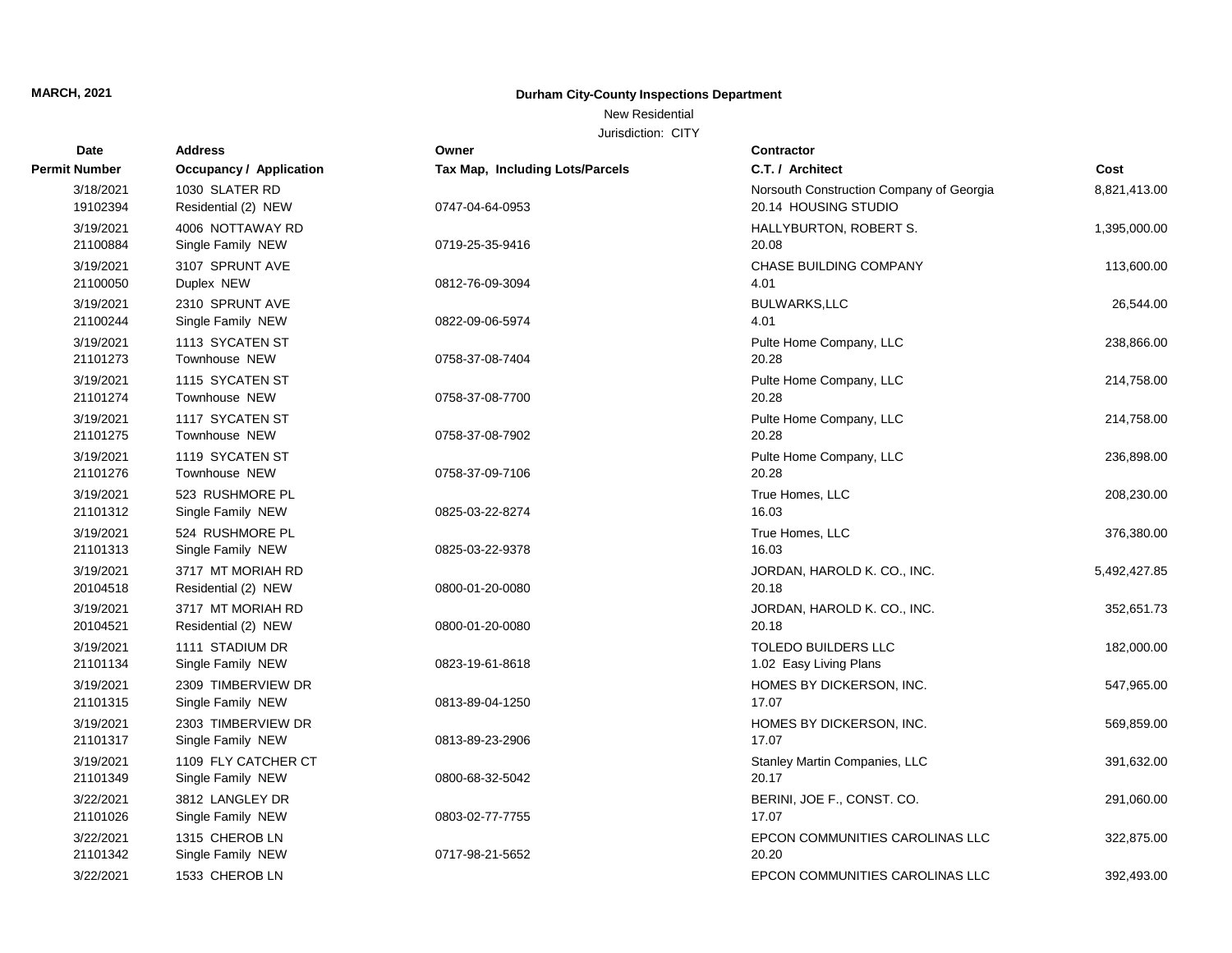## New Residential

| <b>Date</b>           | <b>Address</b>                               | Owner                           | <b>Contractor</b>                                                             |            |
|-----------------------|----------------------------------------------|---------------------------------|-------------------------------------------------------------------------------|------------|
| Permit Number         | <b>Occupancy / Application</b>               | Tax Map, Including Lots/Parcels | C.T. / Architect                                                              | Cost       |
| 21101390              | Single Family NEW                            | 0717-87-34-7896                 | 20.20                                                                         |            |
| 3/22/2021<br>21101076 | 2303 NEVADA AVE<br>Single Family NEW         | 0821-01-74-4316                 | WALLACE, B. DESIGN & CONSTRUCTION<br>6.00                                     | 193,000.00 |
| 3/23/2021<br>21101359 | 1039 FLYFISH AVE<br>Single Family NEW        | 0749-85-63-7175                 | Pulte Home Company, LLC<br>18.05 Pulte Home Company, LLC                      | 288,435.00 |
| 3/23/2021<br>21101409 | 1027 FLYFISH AVE<br>Single Family NEW        | 0749-85-74-0655                 | Pulte Home Company, LLC<br>18.05                                              | 380,685.00 |
| 3/23/2021<br>21101200 | 3019 DIXON RD<br>Single Family NEW           | Chris Morgan<br>0810-86-07-0172 | Hayes Barton Homes, Inc.<br>20.15                                             | 335,412.00 |
| 3/23/2021<br>21100520 | 906 DASHWOOD DR<br>Single Family NEW         | 0748-84-87-7432                 | TAYLOR MORRISON OF CAROLINAS, INC.<br>20.14 BSB Design                        | 154,638.00 |
| 3/23/2021<br>21101360 | 1101 FALLING ROCK PL<br>Townhouse NEW        | 0769-71-11-9797                 | M/I HOMES OF RALEIGH LLC<br>19.00                                             | 332,100.00 |
| 3/23/2021<br>21101361 | 1103 FALLING ROCK PL<br>Townhouse NEW        | 0769-71-11-9478                 | M/I HOMES OF RALEIGH LLC<br>19.00                                             | 331,854.00 |
| 3/23/2021<br>21101362 | 1105 FALLING ROCK PL<br>Townhouse NEW        | 0769-71-11-9256                 | M/I HOMES OF RALEIGH LLC<br>19.00                                             | 331,854.00 |
| 3/23/2021<br>21101363 | 1107 FALLING ROCK PL<br>Townhouse NEW        | 0769-71-11-9034                 | M/I HOMES OF RALEIGH LLC<br>19.00                                             | 331,854.00 |
| 3/23/2021<br>21101364 | 1109 FALLING ROCK PL<br>Townhouse NEW        | 0769-71-10-9718                 | M/I HOMES OF RALEIGH LLC<br>19.00                                             | 333,945.00 |
| 3/23/2021<br>21101354 | 1160 AMBER SHADOW DR<br>Townhouse NEW        | 0830-83-63-5752                 | Ryan Builders-North Carolina, LLC, Dan<br>20.14                               | 222,630.00 |
| 3/23/2021<br>21101353 | 1158 AMBER SHADOW DR<br><b>Townhouse NEW</b> | 0830-83-63-5540                 | Ryan Builders-North Carolina, LLC, Dan<br>20.14                               | 226,320.00 |
| 3/23/2021<br>21101352 | 1156 AMBER SHADOW DR<br>Townhouse NEW        | 0830-83-63-5330                 | Ryan Builders-North Carolina, LLC, Dan<br>20.14                               | 226,320.00 |
| 3/23/2021<br>21101351 | 1154 AMBER SHADOW DR<br><b>Townhouse NEW</b> | 0830-83-63-5029                 | Ryan Builders-North Carolina, LLC, Dan<br>20.14                               | 228,657.00 |
| 3/24/2021<br>21101368 | 522 RUSHMORE PL<br>Single Family NEW         | 0825-03-32-0344                 | True Homes, LLC<br>16.03                                                      | 358,299.00 |
| 3/25/2021<br>21101106 | 1107 FLY CATCHER CT<br>Single Family NEW     | 0800-68-41-1855                 | Stanley Martin Companies, LLC<br>20.17                                        | 243,012.00 |
| 3/25/2021<br>21101141 | 1108 FLY CATCHER CT<br>Single Family NEW     | 0800-68-33-7741                 | Stanley Martin Companies, LLC<br>20.17 Stanley Martin Companies, LLC          | 241,956.00 |
| 3/25/2021<br>21101431 | 1112 BRIDGEWATER DR<br>Single Family NEW     | 0834-02-50-0090                 | Ryan Homes and/or NV Homes NVR, Inc., T/A<br>17.09 NVR Architectural Services | 226,320.00 |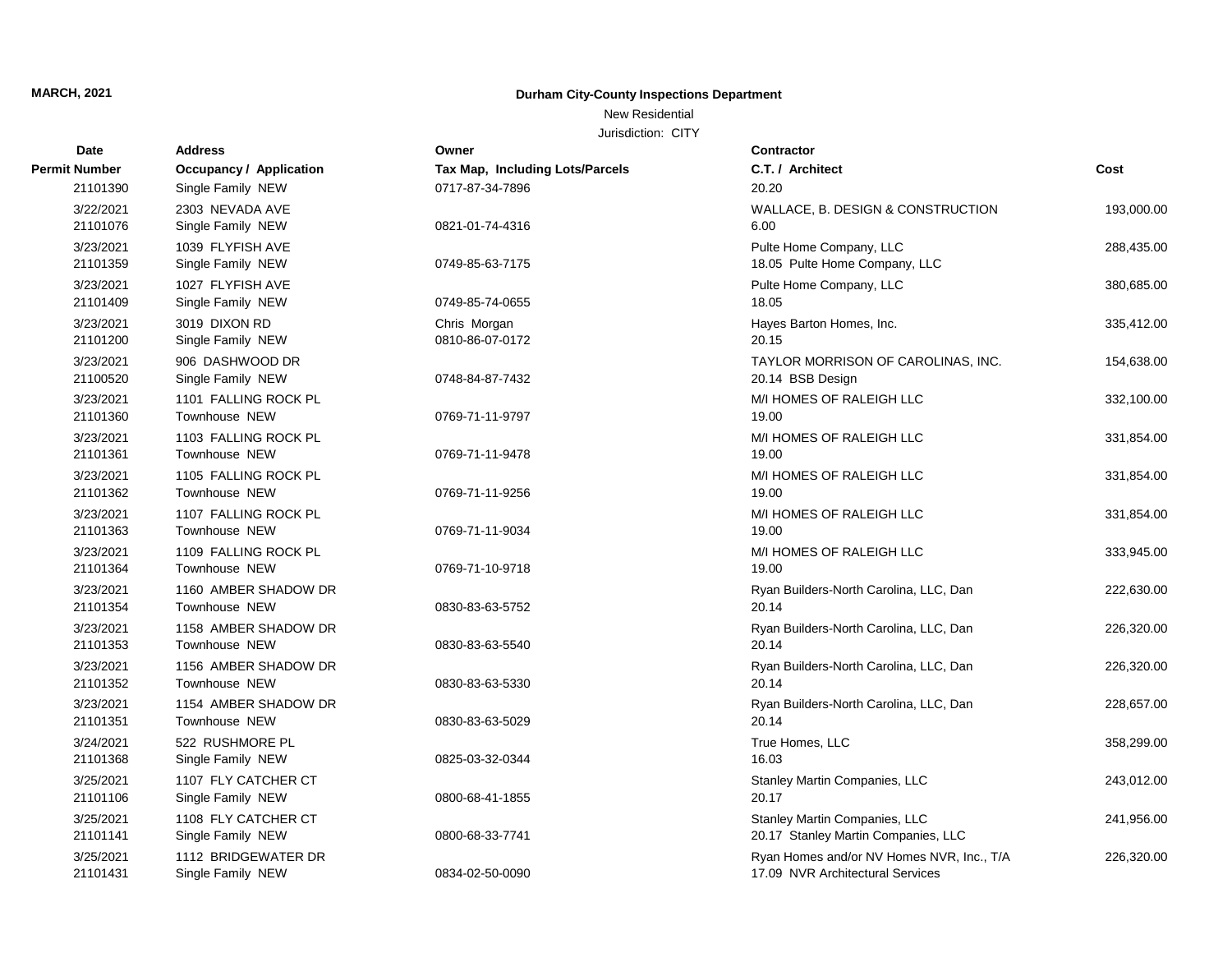## New Residential

| Date                  | <b>Address</b>                            | Owner                           | <b>Contractor</b>                                                             |              |
|-----------------------|-------------------------------------------|---------------------------------|-------------------------------------------------------------------------------|--------------|
| <b>Permit Number</b>  | <b>Occupancy / Application</b>            | Tax Map, Including Lots/Parcels | C.T. / Architect                                                              | Cost         |
| 3/25/2021<br>21101432 | 1118 BRIDGEWATER DR<br>Single Family NEW  | 0834-01-40-9050                 | Ryan Homes and/or NV Homes NVR, Inc., T/A<br>17.09 NVR Architectural Services | 205,656.00   |
| 3/26/2021<br>21101394 | 2696 WINTON RD<br>Single Family NEW       | 0810-16-85-4075                 | Redeeming Development Group, LLC<br>20.07                                     | 173,000.00   |
| 3/26/2021<br>20104103 | 1019 SHELLBANK DR<br>Townhouse NEW        | 0860-03-11-4038                 | Lennar Carolinas, LLC<br>19                                                   | 139,260.00   |
| 3/26/2021<br>20104102 | 1017 SHELLBANK DR<br>Townhouse NEW        | 0860-03-11-4078                 | Lennar Carolinas, LLC<br>19                                                   | 28,863.00    |
| 3/26/2021<br>21101383 | 1021 ATHENA DR<br>Single Family NEW       | 0769-01-28-1706                 | Lennar Carolinas, LLC<br>19                                                   | 372,690.00   |
| 3/26/2021<br>21100832 | 127 WRIGHT HILL DR<br>Single Family NEW   | 0835-02-78-8117                 | Wyndam Homes, LLC<br>16.01 Keystone Management Systems                        | 235,752.00   |
| 3/29/2021<br>21101435 | 4212 CONGLETON PL<br><b>Townhouse NEW</b> | 0749-73-34-3099                 | Pulte Home Company, LLC<br>18.05                                              | 226,812.00   |
| 3/29/2021<br>21101436 | 4214 CONGLETON PL<br>Townhouse NEW        | 0749-73-34-6039                 | Pulte Home Company, LLC<br>18.05                                              | 235,710.00   |
| 3/29/2021<br>21101437 | 4216 CONGLETON PL<br>Townhouse NEW        | 0749-73-34-8057                 | Pulte Home Company, LLC<br>18.05                                              | 236,898.00   |
| 3/29/2021<br>21101438 | 4218 CONGLETON PL<br><b>Townhouse NEW</b> | 0749-73-44-0072                 | Pulte Home Company, LLC<br>18.05                                              | 226,566.00   |
| 3/29/2021<br>21101439 | 4220 CONGLETON PL<br><b>Townhouse NEW</b> | 0749-73-44-3020                 | Pulte Home Company, LLC<br>18.05                                              | 235,710.00   |
| 3/29/2021<br>21101384 | 1203 SHELLBANK DR<br>Townhouse NEW        | 0860-03-11-6359                 | Lennar Carolinas, LLC<br>19                                                   | 316,233.00   |
| 3/29/2021<br>21101385 | 1201 SHELLBANK DR<br><b>Townhouse NEW</b> | 0860-03-11-6410                 | Lennar Carolinas, LLC<br>19                                                   | 329,640.00   |
| 3/29/2021<br>21101386 | 1139 SHELLBANK DR<br>Townhouse NEW        | 0860-03-11-5470                 | Lennar Carolinas, LLC<br>19                                                   | 329,640.00   |
| 3/29/2021<br>21101387 | 1137 SHELLBANK DR<br>Townhouse NEW        | 0860-03-11-5430                 | Lennar Carolinas, LLC<br>19                                                   | 329,640.00   |
| 3/29/2021<br>21100794 | 1262 FLYFISH AVE<br>Single Family NEW     | 0749-94-47-5931                 | Pulte Home Company, LLC<br>18.05                                              | 182,292.00   |
| 3/29/2021<br>20104104 | 1021 SHELLBANK DR<br><b>Townhouse NEW</b> | 0860-03-11-3098                 | Lennar Carolinas, LLC<br>19                                                   | 134,904.00   |
| 3/29/2021<br>20104513 | 3717 MT MORIAH RD<br>Residential (2) NEW  | 0800-01-20-0080                 | JORDAN, HAROLD K. CO., INC.<br>20.18                                          | 3,378,197.36 |
| 3/29/2021             | 520 RUSHMORE PL                           |                                 | True Homes, LLC                                                               | 257,193.00   |